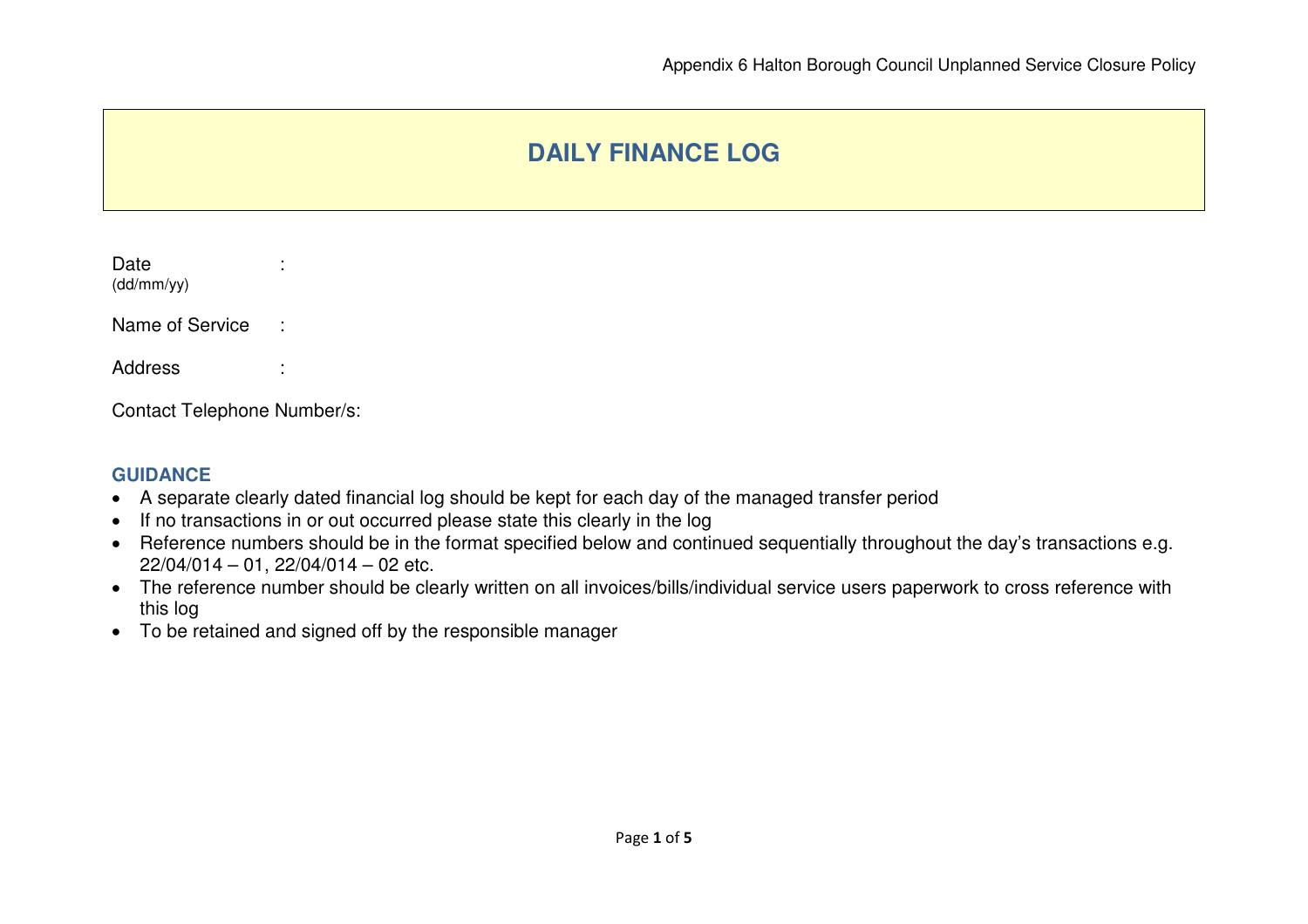Appendix 6 Halton Borough Council Unplanned Service Closure Policy

| <b>REF NO</b><br>(Insert)<br>dd/mm/yyyy | <b>CHEQUE</b><br>NO.<br>(If appropriate) | <b>CASH</b><br><b>IN/OUT</b><br>(State which) | <b>IN RESPECT</b><br><b>OF</b> | <b>BRIEF SUMMARY OF</b><br><b>TRANSACTION</b> | <b>STAFF NAME AND</b><br><b>DESIGNATION</b><br>(Please print) | <b>SIGNATURE</b> |
|-----------------------------------------|------------------------------------------|-----------------------------------------------|--------------------------------|-----------------------------------------------|---------------------------------------------------------------|------------------|
|                                         |                                          |                                               |                                |                                               |                                                               |                  |
|                                         |                                          |                                               |                                |                                               |                                                               |                  |
|                                         |                                          |                                               |                                |                                               |                                                               |                  |
|                                         |                                          |                                               |                                |                                               |                                                               |                  |
|                                         |                                          |                                               |                                |                                               |                                                               |                  |
|                                         |                                          |                                               |                                |                                               |                                                               |                  |
|                                         |                                          |                                               |                                |                                               |                                                               |                  |
|                                         |                                          |                                               |                                |                                               |                                                               |                  |
|                                         |                                          |                                               |                                |                                               |                                                               |                  |
|                                         |                                          |                                               |                                |                                               |                                                               |                  |
|                                         |                                          |                                               |                                |                                               |                                                               |                  |
|                                         |                                          |                                               |                                |                                               |                                                               |                  |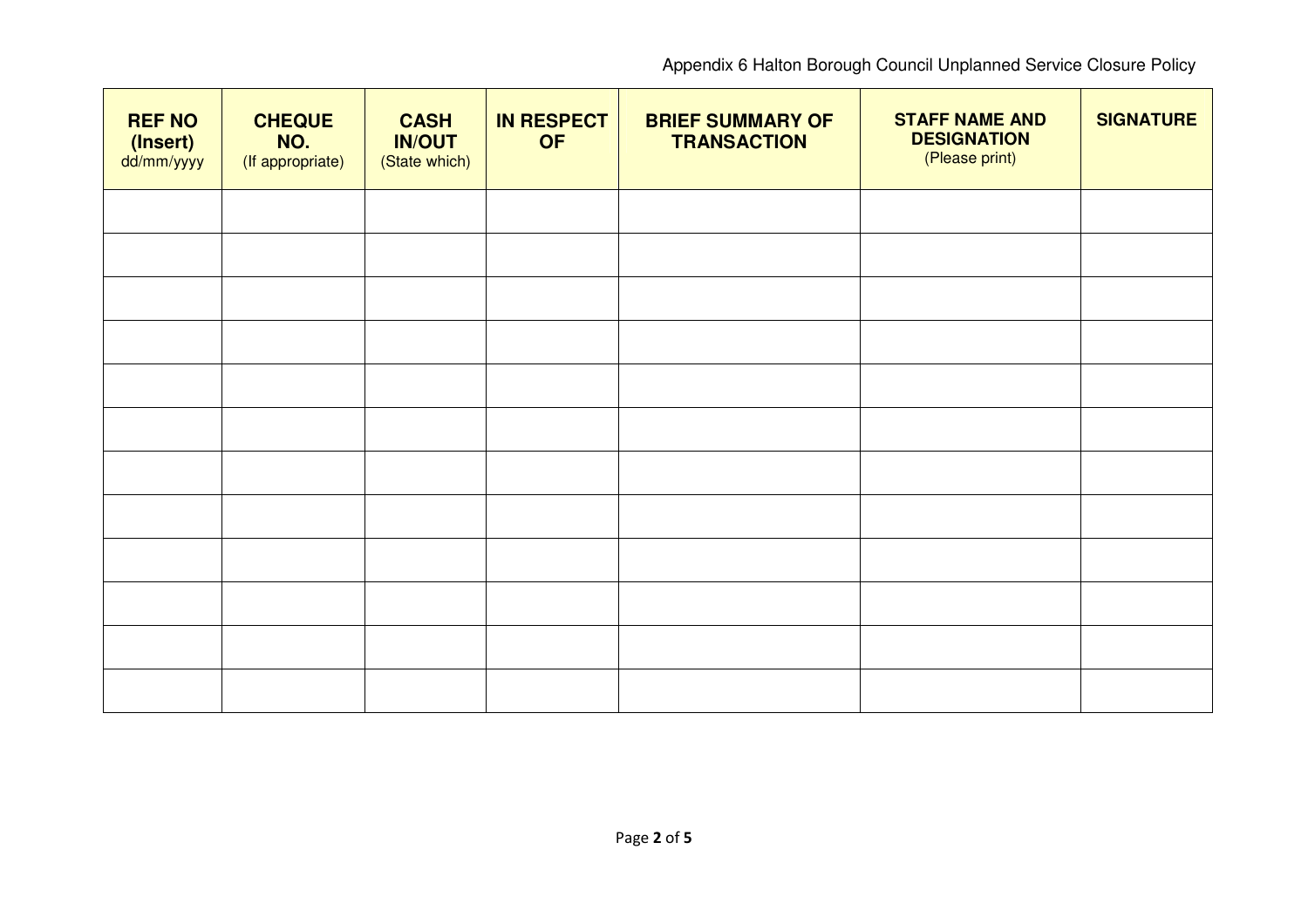Appendix 6 Halton Borough Council Unplanned Service Closure Policy

| <b>REF NO</b><br>(Insert)<br>dd/mm/yyyy | <b>CHEQUE</b><br>NO.<br>(If appropriate) | <b>CASH</b><br><b>IN/OUT</b><br>(State which) | <b>IN RESPECT</b><br><b>OF</b> | <b>BRIEF SUMMARY OF</b><br><b>TRANSACTION</b> | <b>STAFF NAME AND</b><br><b>DESIGNATION</b><br>(Please print) | <b>SIGNATURE</b> |
|-----------------------------------------|------------------------------------------|-----------------------------------------------|--------------------------------|-----------------------------------------------|---------------------------------------------------------------|------------------|
|                                         |                                          |                                               |                                |                                               |                                                               |                  |
|                                         |                                          |                                               |                                |                                               |                                                               |                  |
|                                         |                                          |                                               |                                |                                               |                                                               |                  |
|                                         |                                          |                                               |                                |                                               |                                                               |                  |
|                                         |                                          |                                               |                                |                                               |                                                               |                  |
|                                         |                                          |                                               |                                |                                               |                                                               |                  |
|                                         |                                          |                                               |                                |                                               |                                                               |                  |
|                                         |                                          |                                               |                                |                                               |                                                               |                  |
|                                         |                                          |                                               |                                |                                               |                                                               |                  |
|                                         |                                          |                                               |                                |                                               |                                                               |                  |
|                                         |                                          |                                               |                                |                                               |                                                               |                  |
|                                         |                                          |                                               |                                |                                               |                                                               |                  |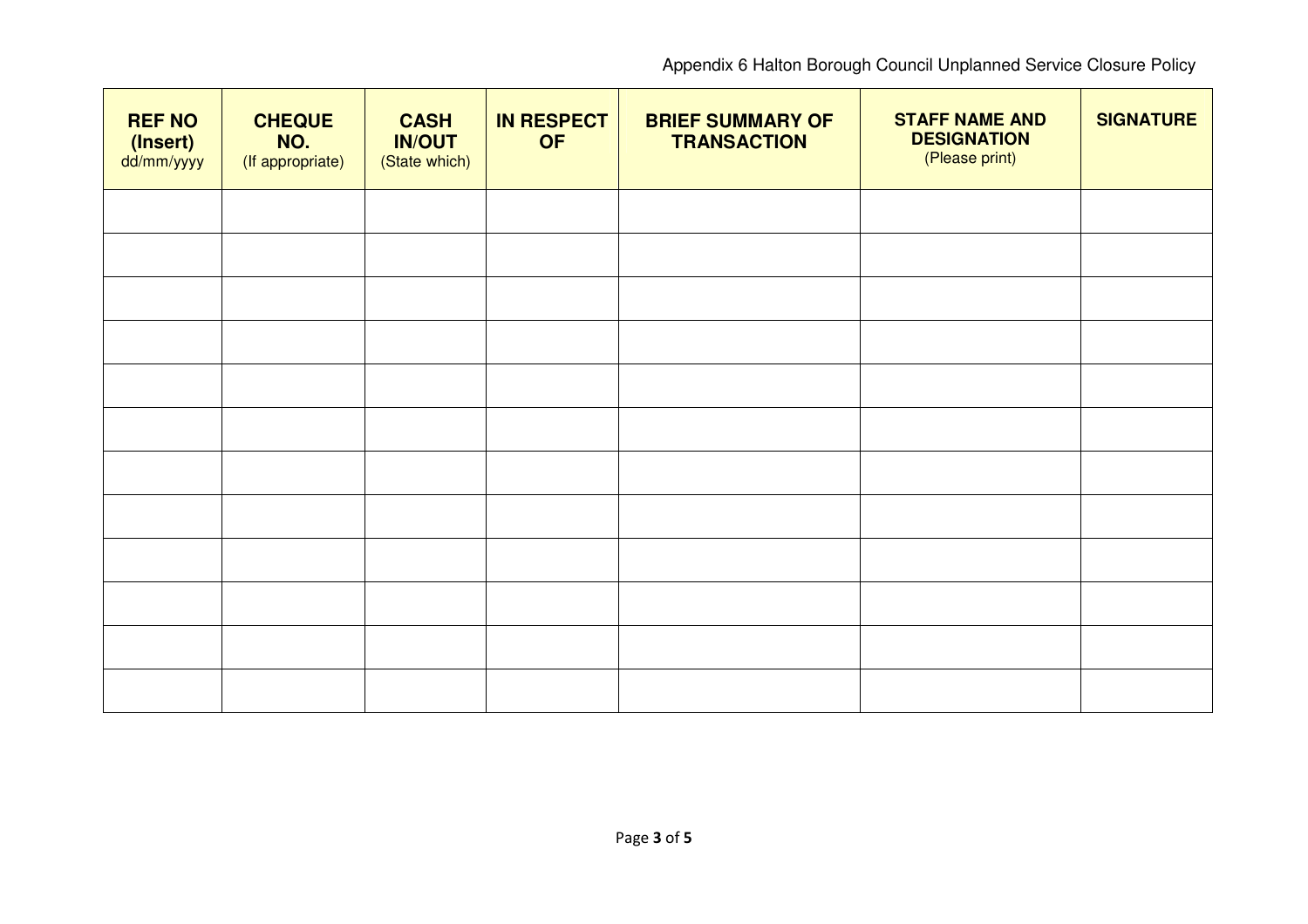Appendix 6 Halton Borough Council Unplanned Service Closure Policy

| <b>REF NO</b><br>(Insert)<br>dd/mm/yyyy | <b>CHEQUE</b><br>NO.<br>(If appropriate) | <b>CASH</b><br><b>IN/OUT</b><br>(State which) | <b>IN RESPECT</b><br><b>OF</b> | <b>BRIEF SUMMARY OF</b><br><b>TRANSACTION</b> | <b>STAFF NAME AND</b><br><b>DESIGNATION</b><br>(Please print) | <b>SIGNATURE</b> |
|-----------------------------------------|------------------------------------------|-----------------------------------------------|--------------------------------|-----------------------------------------------|---------------------------------------------------------------|------------------|
|                                         |                                          |                                               |                                |                                               |                                                               |                  |
|                                         |                                          |                                               |                                |                                               |                                                               |                  |
|                                         |                                          |                                               |                                |                                               |                                                               |                  |
|                                         |                                          |                                               |                                |                                               |                                                               |                  |
|                                         |                                          |                                               |                                |                                               |                                                               |                  |
|                                         |                                          |                                               |                                |                                               |                                                               |                  |
|                                         |                                          |                                               |                                |                                               |                                                               |                  |
|                                         |                                          |                                               |                                |                                               |                                                               |                  |
|                                         |                                          |                                               |                                |                                               |                                                               |                  |
|                                         |                                          |                                               |                                |                                               |                                                               |                  |
|                                         |                                          |                                               |                                |                                               |                                                               |                  |
|                                         |                                          |                                               |                                |                                               |                                                               |                  |